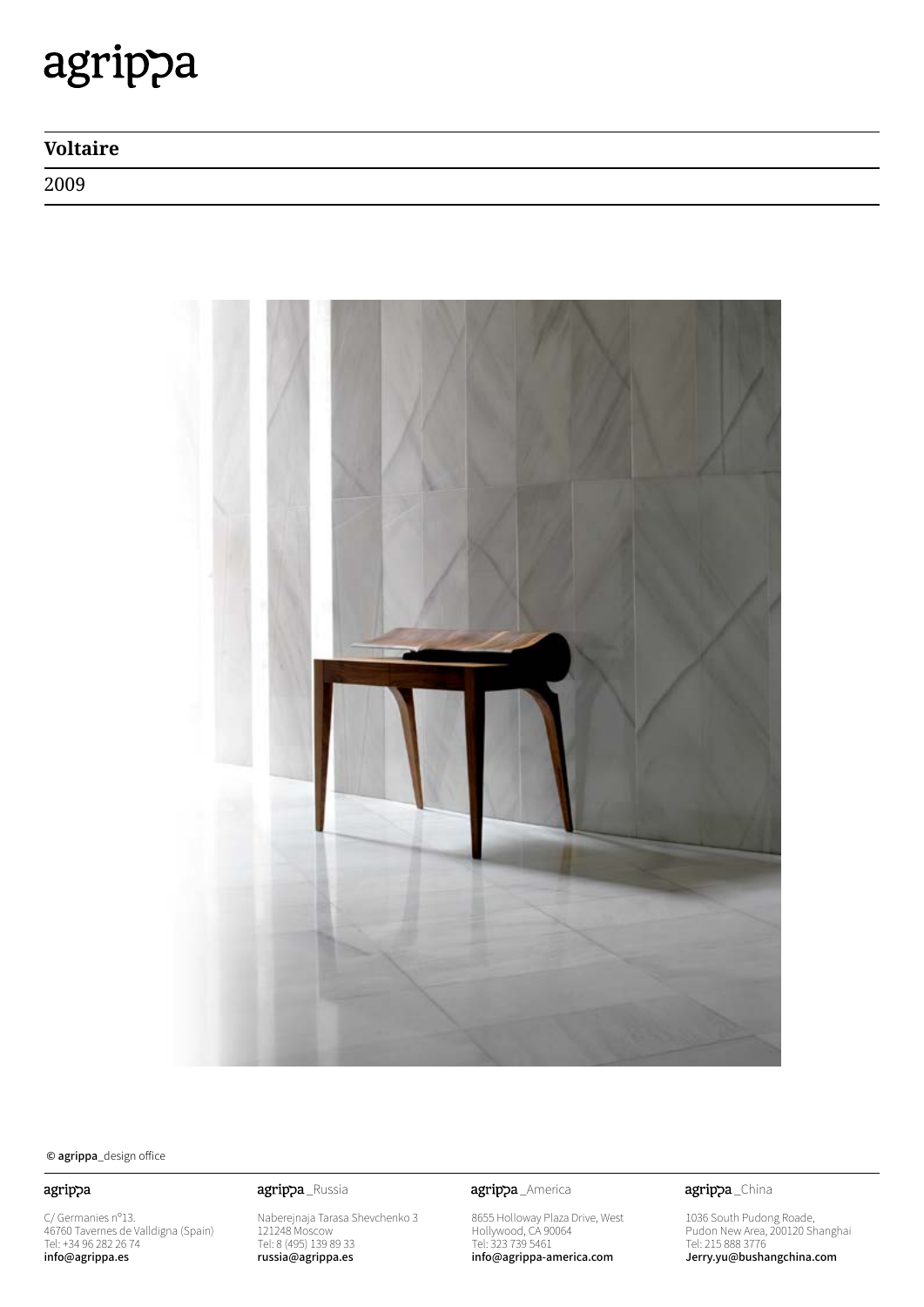## agrippa

| Voltaire |  |
|----------|--|
| 2009     |  |

The Voltaire Desk takes a unique approach to the classic writing desk.

Its top can be opened to unveil the organizing components and it has two large drawers for additional storage. Functional and elegant, this desk will certainly be a statement piece in your home.

El escritorio de Voltaire, pretende innovar y rediseñar el escritorio de apariencia clásica. Su parte superior se puede abrir para desvelar los componentes de organización y tiene dos cajones grandes para el almacenamiento adicional. Una vez cerrada la tapa da sensación de estar levitando. Funcional y elegante, esteescritorioserásindudaunapiezasingularydeadmiración en su casa.

### Shipment information

| Qty                                        | 1 box                                                     |
|--------------------------------------------|-----------------------------------------------------------|
| Volume                                     | 0,85 m <sup>3</sup> / 30,02 ft <sup>3</sup>               |
| Gross weight                               | 80,5 kg. / 177,47 lb.                                     |
| Item dimension<br>(width x depth x height) | $100 \times 80 \times 104$ cm.<br>39,37" x 31,5" x 40,94" |







90 cm. / 35.45



70 cm. / 27,50 " 70 cm. / 27,50

88 cm. / 34,50 "

88 cm. / 34.50

75 cm. / 29,50 "75 cm. / 29,50



© agrippa

### agrippa

C/ Germanies nº13. 46760 Tavernes de Valldigna (Spain) Tel: +34 96 282 26 74 info@agrippa.es

agrippa\_Russia agrippa\_America

Naberejnaja Tarasa Shevchenko 3 121248 Moscow Tel: 8 (495) 139 89 33 russia@agrippa.es

8655 Holloway Plaza Drive, West Hollywood, CA 90064 Tel: 323 739 5461 info@agrippa-america.com

agrippa\_China

1036 South Pudong Roade, Pudon New Area, 200120 Shanghai Tel: 215 888 3776 Jerry.yu@bushangchina.com